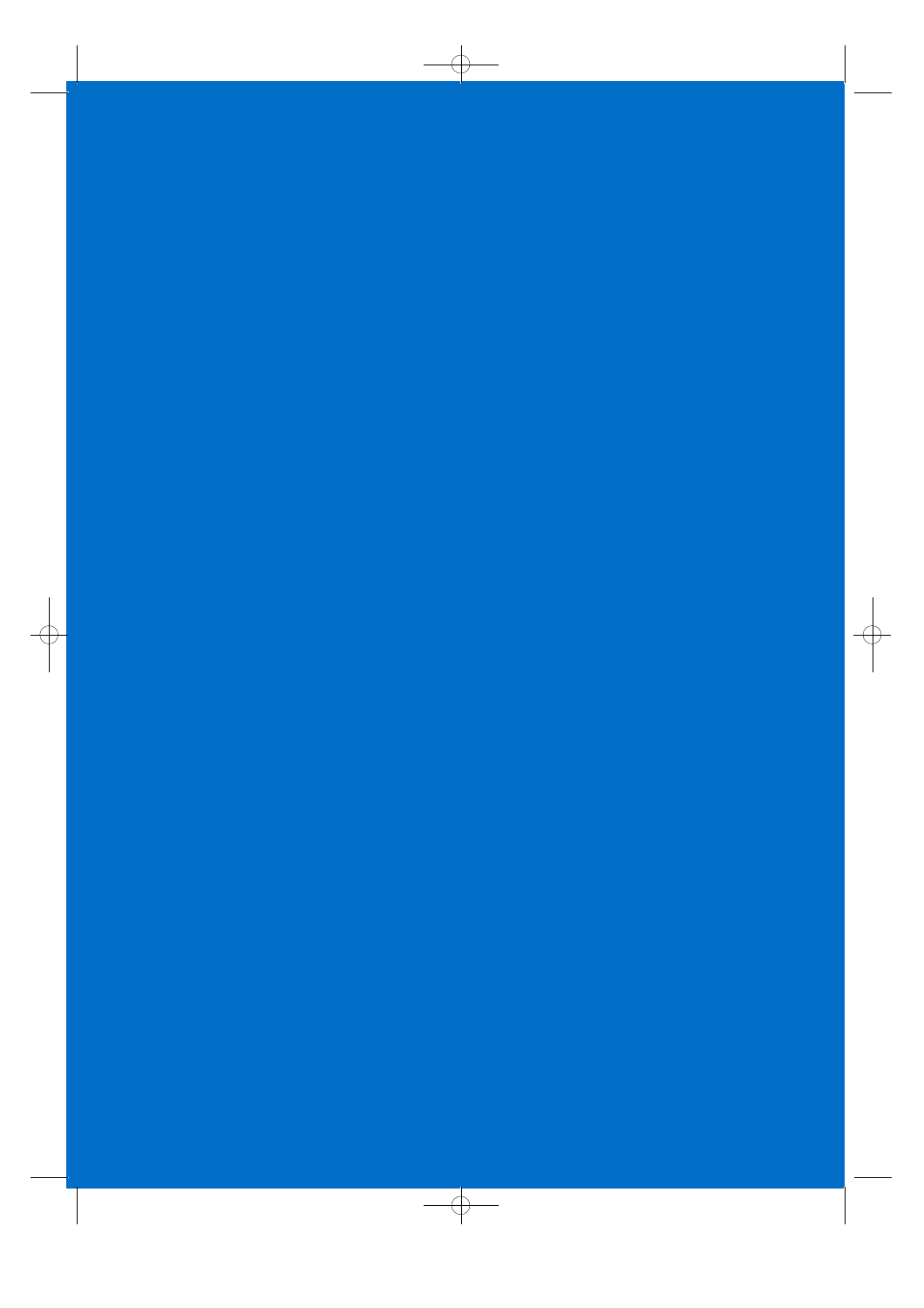TB (tuberculosis) is an infectious disease that usually affects the lungs, although it can affect almost any part of the body.

About 150 years ago, it caused about one in eight of all deaths in the UK. But by the 1980s, through a combination of better housing and nutrition, the early detection and isolation of cases, and effective treatments it had become uncommon in this country.

However, TB had not been wiped out completely. In fact, TB is one of the major infectious disease problems the world faces today. Last year, more deaths occurred from TB than at any time in history – approximately 8000 per day.

Over the last 20 years, TB has been slowly increasing in the UK. About 7000 cases are now newly diagnosed each year – just over one person in every 10,000 of the population.

This factsheet describes the disease, its diagnostic features, control and treatment, and provides a picture of its incidence both in the UK and around the world. It takes into account the new, more targeted recommendations for BCG immunisation in the UK, and it also includes references, a glossary and useful websites.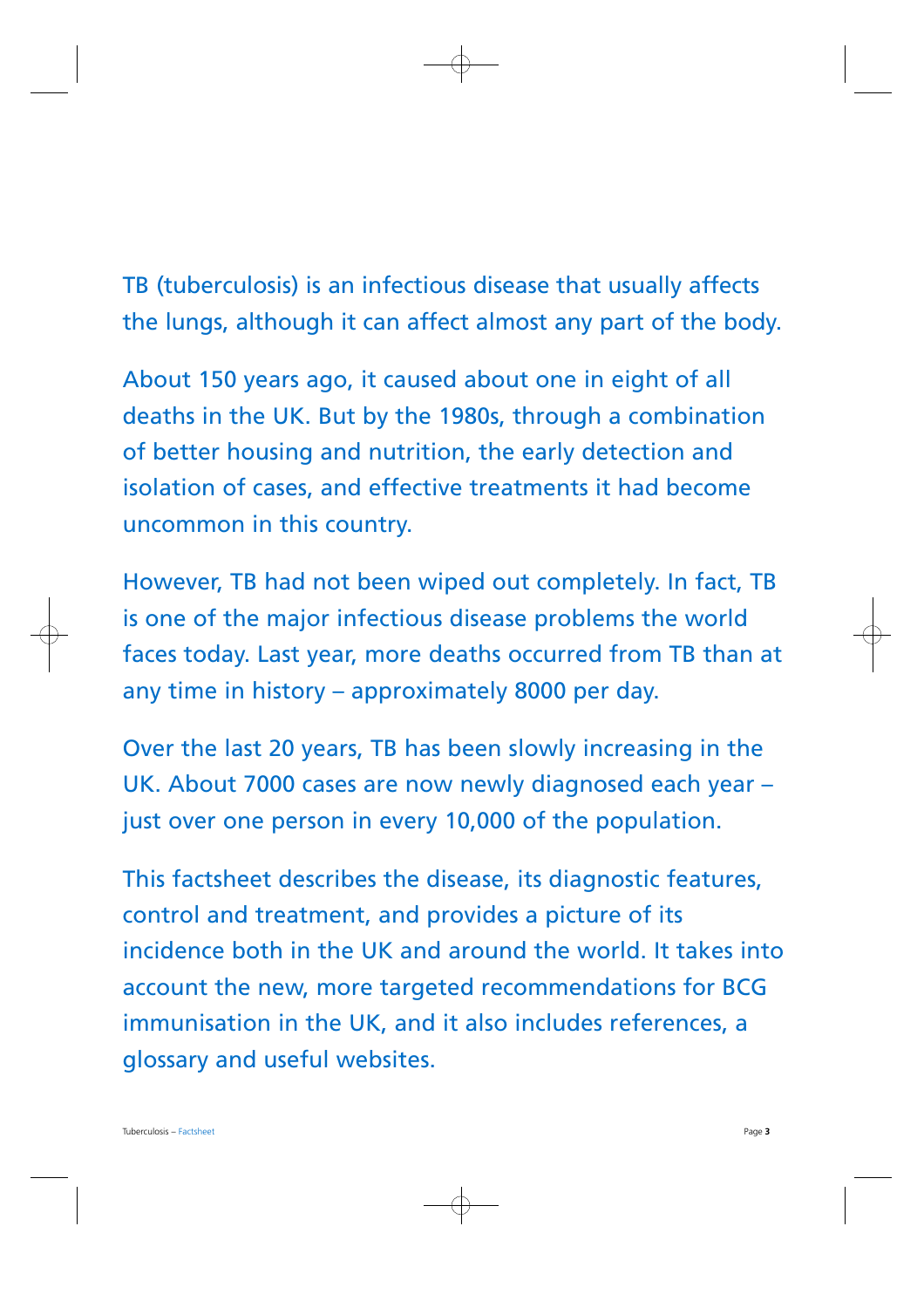#### **What is TB?**

Tuberculosis (TB) is a serious, but curable, infectious disease caused by a bacterium called *Mycobacterium tuberculosis* (M. *tuberculosis or M. Tb* for short). It usually a ffects the lungs (called pulmonary TB) but it can affect other parts of the body such as the lymph glands, bones, joints and kidneys. It can also cause a serious form of meningitis.

A closely related bacterium (*M. bovis*) causes tuberculosis in animals, mostly in cattle (bovine TB). *M. bovis* can also infect people and was a common cause of TB before the introduction of milk pasteurisation and TB testing of cattle.

#### **What are the symptoms of TB?**

Because TB can affect almost any part of the body, the symptoms are varied.

The most common form of TB is pulmonary (lung) TB. A person with TB of the lung will usually:

- lose their appetite and lose weight
- have a persistent cough, which gets progressively worse over several weeks or months
- bring up phlegm; they may also cough up blood if a blood vessel becomes damaged
- be unusually tired
- have a fever most often at night, that can result in heavy night sweats.

#### **How is TB spread?**

TB can only be spread by people with infectious TB in the lungs or voice box (pulmonary TB). The bacteria are present in the droplets they cough or sneeze into the air. However, people with TB in the lungs are not always infectious.

#### **How difficult is it to catch TB?**

TB is quite difficult to catch and usually requires prolonged or repeated contact with a person with infectious TB, such as living in the same household. Even then, not everyone who is infected with the bacteria causing TB will develop TB disease. The majority (about nine out of ten) of otherwise healthy TB contacts who have been infected with the TB bacteria will completely eliminate or contain the bacteria and will not develop disease. The remaining 10% of infected TB contacts will develop TB disease, not necessarily im mediately, but at some time in their life, sometimes decades later (Comstock, 1982).

This is because the bacteria that cause TB are capable of surviving in the body for many years in an inactive state without causing disease. They can become active and cause TB later in life, particularly if a person's immune system becomes weakened, for example by old age, certain medical treatments, serious illness such as HIV or through generally poor living conditions.

For the 10% of infected people who go on to develop TB disease, the risk is greatest within the first two years following infection.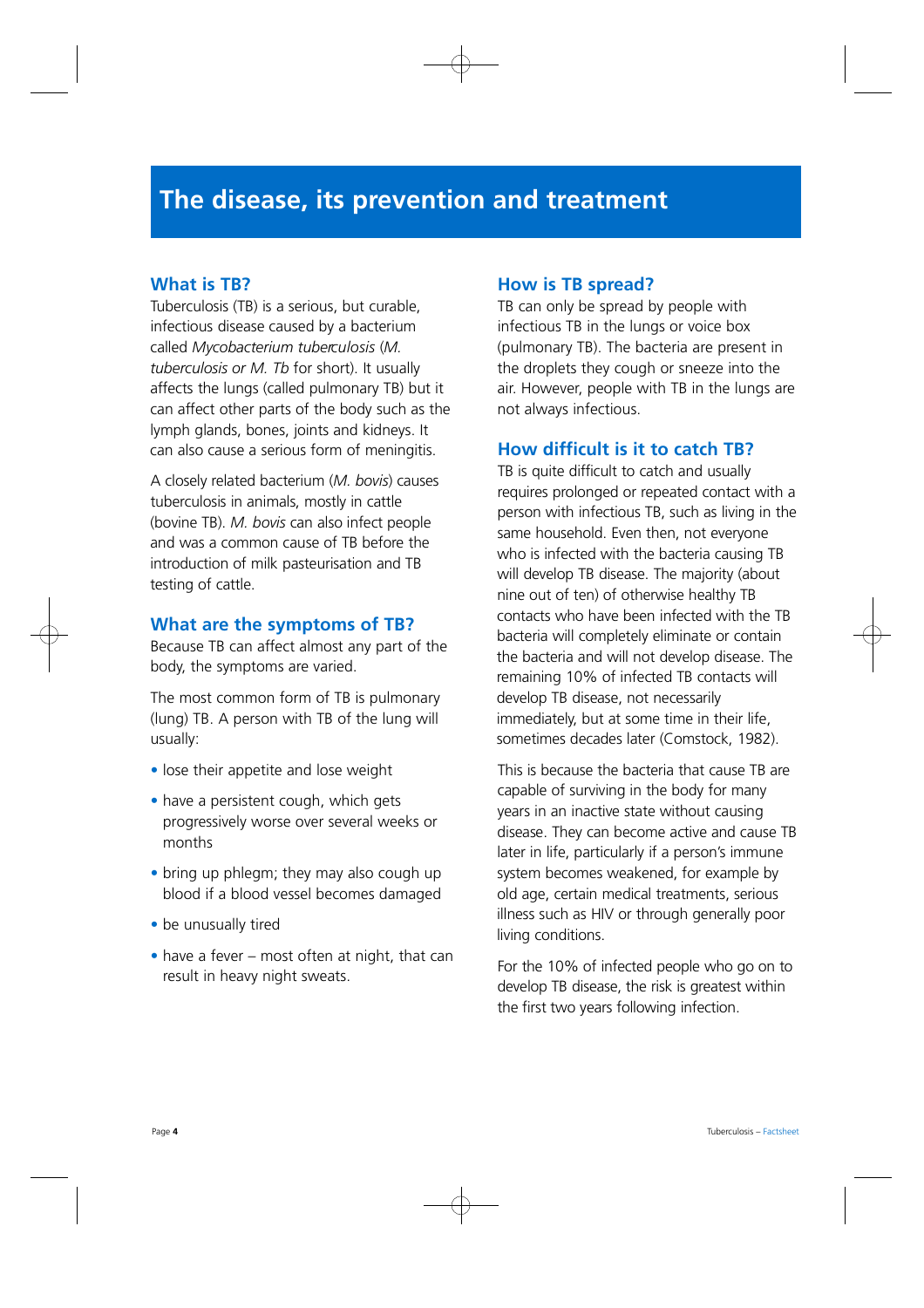Between 1 and 5% of infected people develop TB disease soon after infection (Styblo *et al.*, 1969; Sutherland *et al.*, 1976; 1982). This is called primary disease, and is more common in children. Primary TB usually passes unnoticed and resolves without treatment but can reactivate later in life. It can leave a small scar on the lung and affects surrounding lymph nodes that can only be seen by chest x-ray.

## **What is the difference between TB infection and TB disease?**

For most people who become infected with TB, the immune system is able to fight the bacteria and eliminate them or stop them growing. In this case, the bacteria become inactive, but remain alive in the body and can become active later. This is called latent TB infection.

People with latent TB infection:

- have no symptoms
- do not feel unwell
- cannot spread TB to other people
- usually have a positive tuberculin skin test reaction
- can develop TB disease later in life.

People with TB disease ('active TB') have symptoms or signs of the disease as described on page 4.

#### **How serious is TB?**

Untreated. TB in most healthy adults is a slowly progressive disease, which may be fatal. Some forms, such as TB meningitis, are more serious than others. One of the most severe complications of pulmonary TB, if left untreated, is haemorrhage (bleeding) from the lungs. TB can be more serious if it becomes resistant to the main drugs used to treat it, as it can then be very difficult to treat.

In the UK, TB is the cause of or contributes to about 350 deaths each year, mainly in the elderly but also in a significant number of young people (HPA1). Worldwide, where living conditions and health care are poor, the death rate is higher.

#### **How is TB treated?**

In almost every case TB can be cured, but only if the full course of treatment is taken as prescribed for a minimum of six months. People with TB rarely go into hospital for treatment although they may be admitted very briefly to confirm the diagnosis and start their treatment

The standard treatment for TB is a combination of three or four antibiotics for a period of two months and then two antibiotics for a further four months. The four main antibiotics for treating TB are called isoniazid, rifampicin, pyrazinamide and ethambutol. They are always prescribed in combination to reduce the risk of the bacteria becoming resistant to one or more of the drugs. Once treatment has started, people n o rmally become non-infectious after about two weeks and begin to feel better after two to four weeks, but at least six months' drug treatment is required to cure the disease Failure to complete the prescribed course of drug treatment can lead to drug resistant or multi-dng resistant TB or MDR-TB (Conaty *et a l.*, 2004).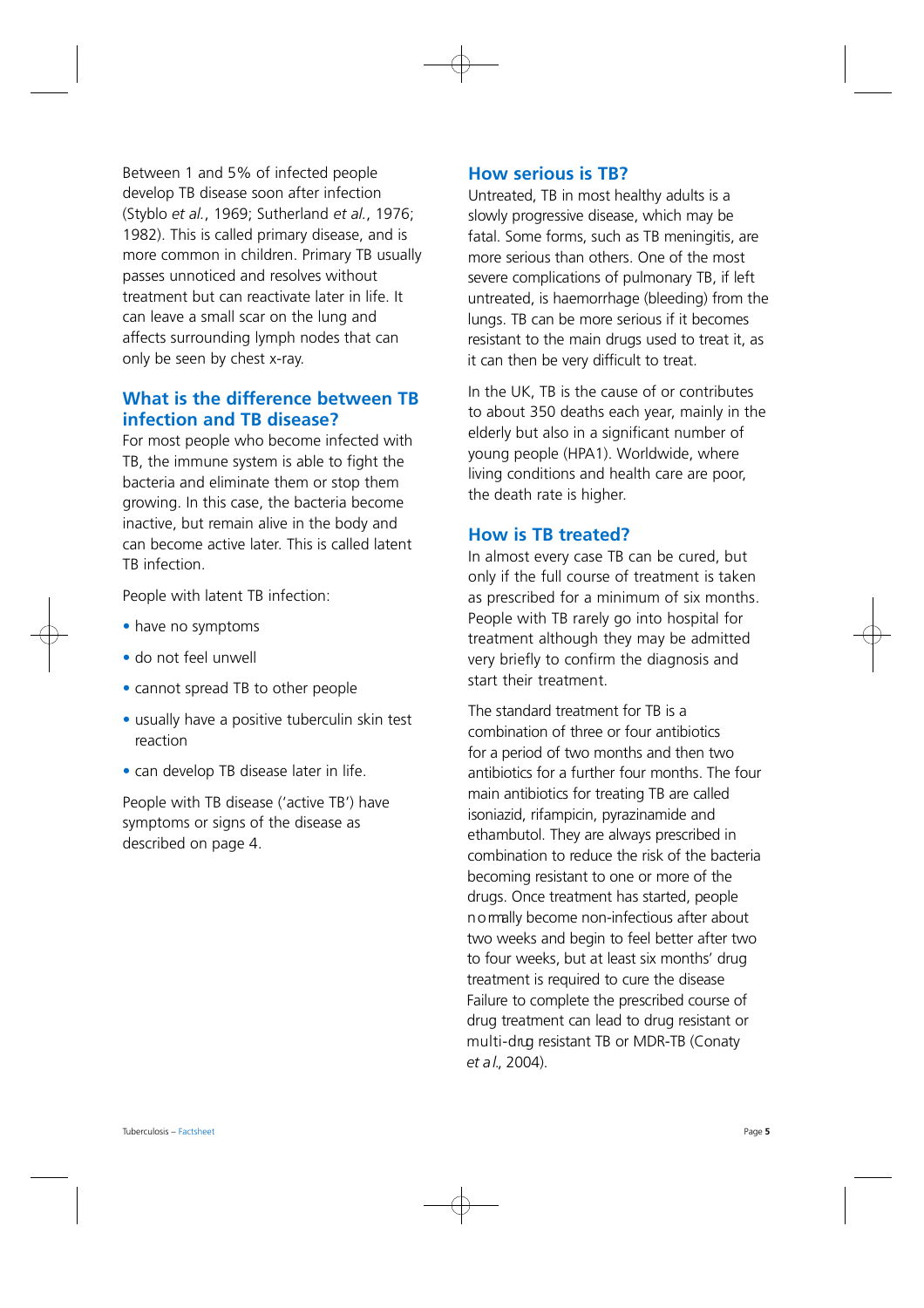Sometimes longer courses of treatment are needed, for example for TB meningitis, or if the bacteria are resistant to one or more of the usual antibiotics and different drugs need to be used.

#### **What is BCG vaccine?**

Bacillus Calmette-Guèrin (BCG) vaccine is used to help protect against TB. It is a modified strain of *Mycobacterium bovis*, the bacterium that causes TB in cattle. The bacteria in the vaccine are alive but have been modified so that they do not cause disease (except on occasion in people with lowered immunity, for example due to HIV infection).

BCG is given only once as a single injection into the skin with a fine needle.

## **Can TB be prevented by BCG vaccination?**

BCG does not prevent TB in all cases. It works best against the most severe forms of disease in children, such as TB meningitis (Rodrigues *et al.*, 1993).

## **Why has the UK's BCG vaccination programme been changed?**

- BCG vaccination was introduced in the UK in 1953 at a time when TB affected all parts of the UK population. It was given at the then school-leaving age (14 years) because the greatest risk for developing TB was when young people joined the workforce. Since the 1960s, in addition to the schools' programme, BCG has been offered to UK infants at higher risk of TB, as soon as possible.
- Since the 1950s, TB rates have declined in the indigenous UK population to very low levels indeed. TB has also changed from a disease affecting the general population to one affecting particular groups.

• The total number of TB cases has increased slightly in recent years, but this increase is confined to specific populations in major cities. Today, over most of the country, the risk from TB is very low and in most places declining. So, rather than having a universal vaccination programme, it is now more appropriate to have a selective programme that immunises children at an early age to ensure they are protected as soon as possible.

# **Who is offered BCG vaccination?**

BCG vaccine is offered to:

- infants under 12 months of age born or living in areas where the incidence of TB is 40/100,000 of the population or greater
- children under 16 years of age whose parents or grandparents were born in or come from a country with a TB incidence of 40/100,000 of the population or greater
- previously unvaccinated new immigrants from high prevalence TB countries.

Countries with rates of TB over 40/100,000 are listed at www.hpa.org.uk/infections/ topics\_az/tb[/epidemiology/who\\_table1.htm.](http://www.hpa.org.uk/infections/topics_az/tb/epidemiology/who_table1.htm)

# **Do you need a BCG immunisation if you are travelling abroad?**

BCG immunisation is recommended for those under 35 years of age, not previously vaccinated, who are going to visit, live or work for more than one month in a country with high rates of TB (www.dh.gov.uk, enter 'Green Book' in search box, click on Immunisation against infectious disease and go to Ch33 Tuberculosis).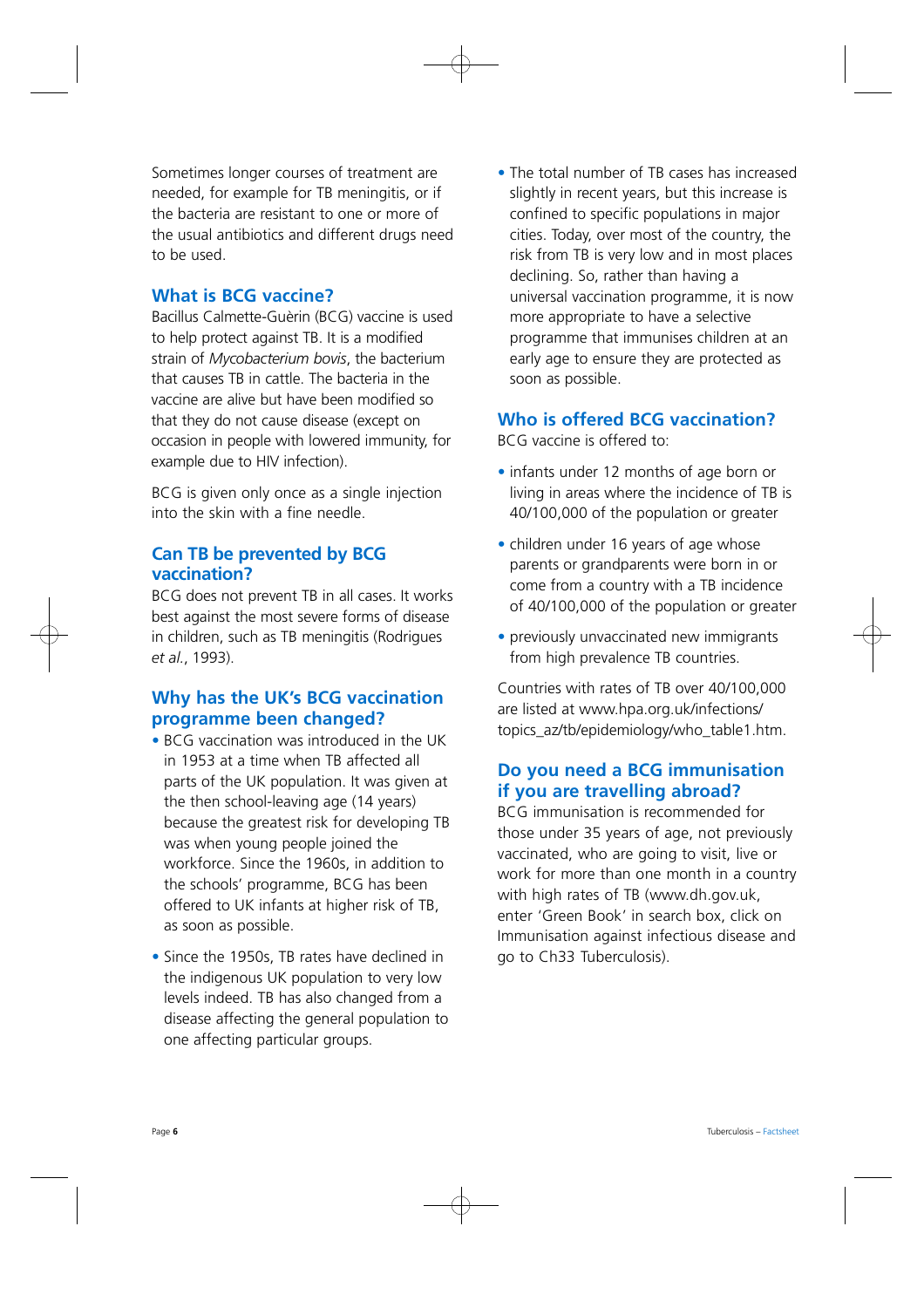# **Why do some people have a skin test before the BCG vaccine?**

Some individuals will have a skin test before the BCG vaccine (see below). This is perf o rmed to determine if the immune system already recognises TB. It involves injecting a small amount of tuberculin – a solution of purified proteins from *M. tuberculosis* – into the skin. The injection site is inspected two to three days later.

The test is positive when there is a raised red reaction at the needle site. In this case, BCG vaccine should not be given as the person has already come into contact with TB or other similar bacteria and their immune system has already responded. If the test is strongly positive then further investigation may be necessary as the person may be infected with TB or have TB disease.

## **Who needs a skin test?**

A tuberculin skin test is necessary prior to BCG vaccination for:

- all individuals six years and over
- infants and children under six years of age with a history of residence or prolonged stay (more than one month) in a country with an annual TB incidence of 40/100,000 or greater
- those who have had close contact with a person with known tuberculosis.

# **What should be done if someone has been in contact with a person with TB?**

When someone is diagnosed with TB, the local chest clinic staff will assess the risk posed to other people. If a person is infectious, or if a child has developed TB and the source of the infection is unknown, then close contacts will be invited for screening. Close contacts are people living in the same household and close family members. Sometimes casual contacts, e.g. work colleagues and friends, may be invited for screening but this is often not necessary.

It is extremely rare for children with TB disease to be infectious because they don't tend to get infectious TB of the lungs but are affected by TB in other parts of the body – but their TB suggests there is an infectious adult in their vicinity.

Screening of contacts is done to identify people who may have been infected with TB or who have active disease. Screening will involve a skin test and in some cases a chest x-ray. In the UK, people's skin tests will often be mildly positive (a raised red reaction at the needle site) as a result of their having had a BCG vaccination. If the skin test is strongly positive a chest x-ray will be taken to look for signs of TB disease. If signs of infection or disease are identified, the person will be referred to a specialist doctor and may be treated with a course of anti-TB drugs.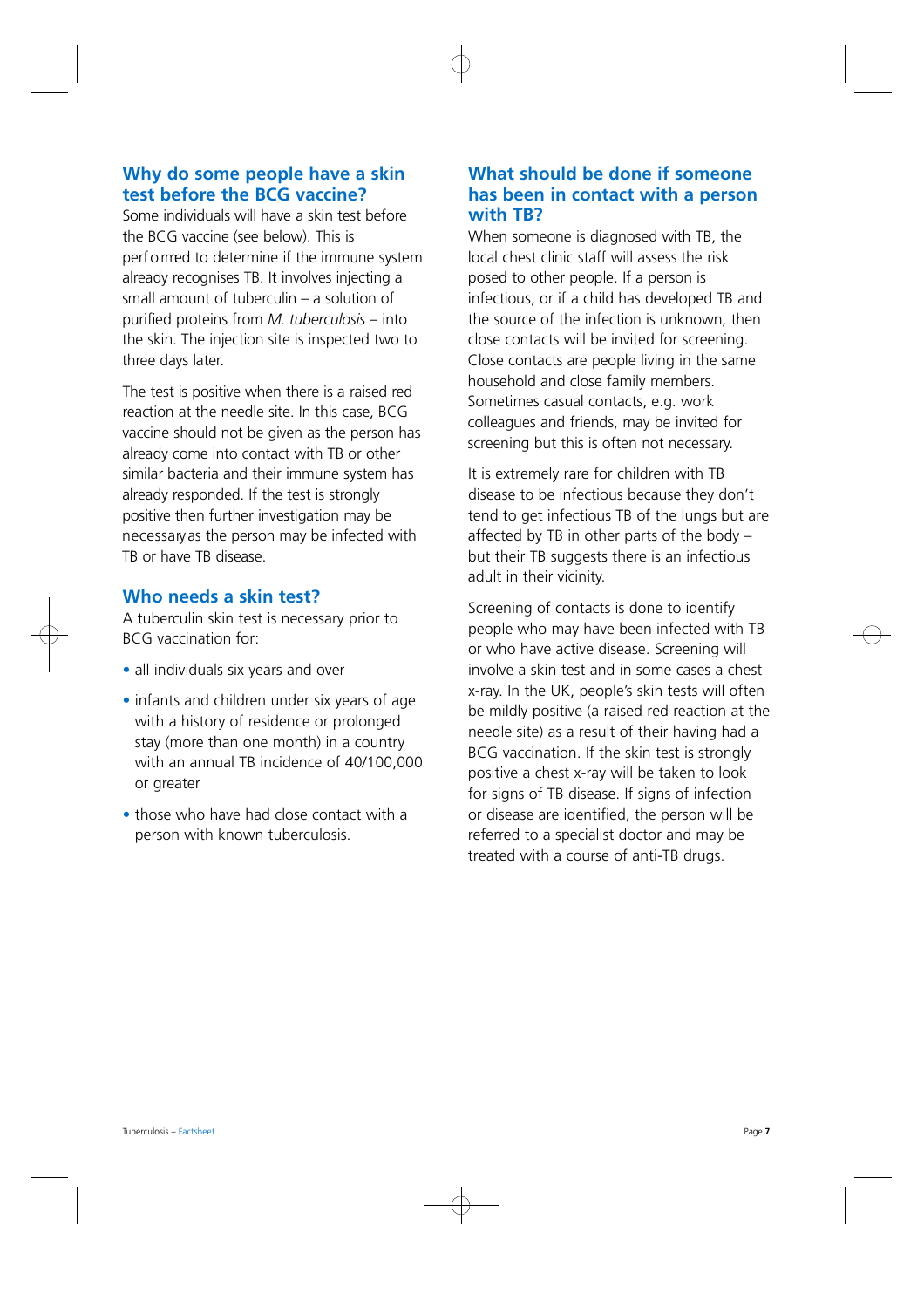#### **Isn't TB a disease of the past?**

No. TB steadily declined during most of the last century, up until 1987, but the disease never went away – there were still over 5000 cases a year in the UK in the late 1980s when TB was at its lowest (HPA2).

Throughout the nineteenth and early twentieth century, TB ('consumption') was common in the cities of Europe and North America. London was one of the worst affected areas. TB once caused about one in eight of all deaths in the UK (Charlton and Murphy, 1997; Office for National Statistics). The decline was achieved through a combination of better housing and nutrition; isolation of infectious cases; pasteurisation of milk; antibiotics against TB; early detection through mass chest x-ray programmes and BCG immunisation.

# **How common is TB in the UK today?**

Cases of TB in the UK fell from 50,000 a year in 1950 to 5745 in 1987, the lowest recorded level. Since then, the numbers in the UK have been rising again and have increased by 27% to 7300 a year (Figure 1). In London, the numbers have doubled; they now account for almost 40% (3000) of the national total.

Each year about 350 people in Britain die from TB (HPA1).

## **Why is the number of cases of TB increasing in the UK?**

Like most countries, the UK is affected by the worldwide resurgence of TB. As an airborne infectious disease that travels with affected individuals, no part of the world can be isolated. Case numbers in the UK have begun to rise due to a combination of factors. These include increased migration of people from areas of the world where TB is more common than in the UK and the increased mobility of the UK population. An ageing population and the emergence of HIV, have also added to this increase.

#### **Who is most at risk from TB?**

Anyone can get TB but some people are more at risk.

Although TB is increasing in the UK, it remains quite rare and is found mainly in London and the other major cities where the risk factors tend to be concentrated.

In the UK, those who are at most risk of developing TB disease are people who:

- are close contacts of a person with infectious TB
- have visited, lived or worked for a long time in countries with a high rate of TB
- are the children of parents whose country of origin has a high rate of TB
- have a weakened immune system due to disease or treatment (HIV is a particular risk factor)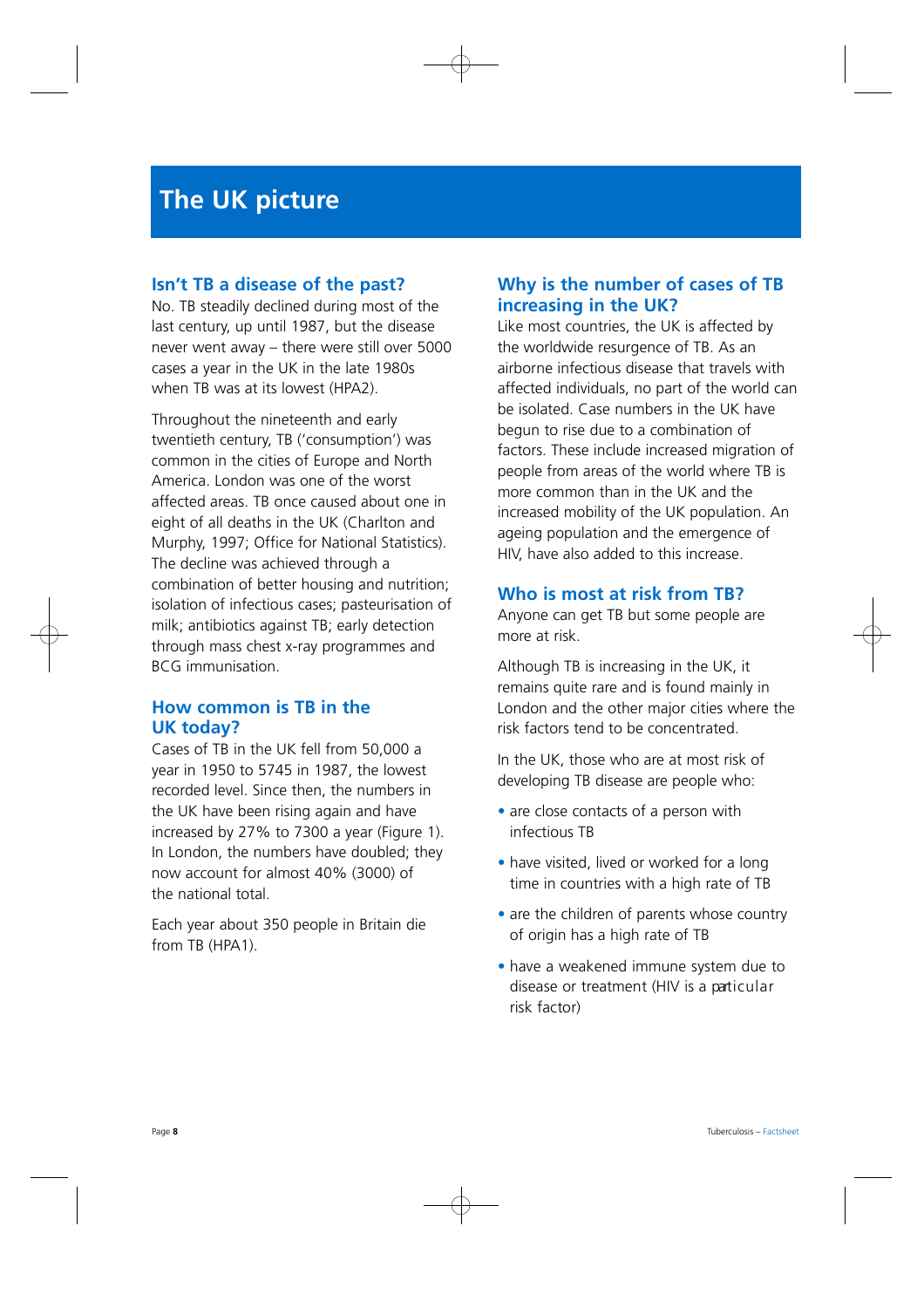

**Figure 1 TB notifications and deaths in England and Wales, 1940–2003 Health Protection Agency, Centre for Infection (Sources: Statutory Notifications of Infectious Diseases (NOIDs), HPA Centre For Infections. Office for National Statistics (notifications of infectious disease deaths))** 

- are homeless or living in poor or overcrowded conditions or undernourished
- may have been exposed to TB in their youth when the disease was more common in this country
- have been in prison
- are addicted to drugs or misuse alcohol.

Young children and very elderly people are more susceptible to TB.

#### **What is being done to control TB in the UK?**

The Chief Medical Officer published a National TB Action Plan *Stopping Tuberculosis in England* in October 2004, which sets out the steps needed to reverse the rise in TB in England (Department of Health, 2004).

TB can be controlled by:

- promptly recognising and treating people with the disease
- ensuring that people with the disease complete their treatment (not fully completing the prescribed course of treatment not only fails to control the disease but contributes to the growth of drug resistance)
- protection through BCG immunisation of those at high risk of infection
- health promotion, education and raising awareness
- concentrating these activities on those most at risk from TB.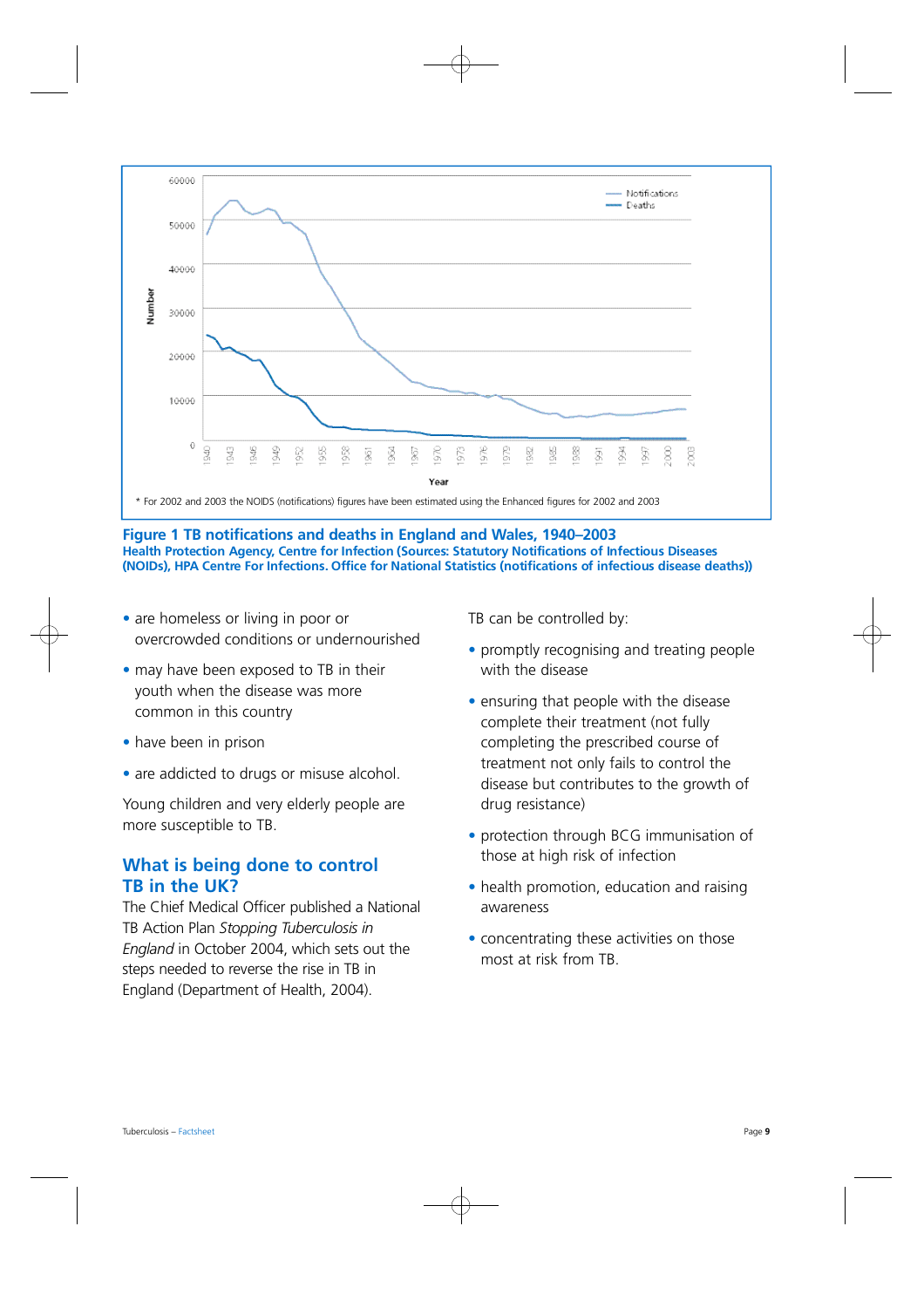# **The global picture**

TB caused 100 million deaths in the last century and was declared a Global Health E m e ropncy by The World Health Organization in 1993 (WHO 1). It is estimated that a third of the world's population is infected and there are almost nine million new cases every year (see WHO 2 for map). Someone is newly infected with TB every second.

Most people's immune systems are able to keep the infection under control so they do not go on to develop active TB. Even so, TB is the cause of around two million deaths worldwide every year, one every 15 seconds (WHO 3). Of these deaths, 98% occur in the developing world and particularly in South Asia and sub-Saharan Africa (WHO 2).

TB is the leading killer of women and it creates more orphans than any other infectious disease.

#### **What is being done to tackle TB globally?**

TB can only be tackled by global effort. Control of TB in any one area of the world depends on it being controlled elsewhere.

The World Health Organization promotes a global strategy called DOTS (Directly Observed Treatment – Shortcourse) to tackle TB (WHO 4). This is a five-point strategy dependent on:

- 1. sustained political commitment
- 2. access to quality-assured TB sputum (phlegm) microscopy for accurate diagnosis
- 3. standardised short-course (six months) *chemotherapy* for all cases of TB, under proper case-management conditions
- 4. uninter upted supply of quality-assured drugs
- 5. recording and reporting systems that enable treatment outcomes to be monitored.

# **Which countries have high rates of TB?**

Countries that have high rates of TB over 40/100,000 of the population are listed at www.hpa.org.uk/infections/topics\_az/tb/epide miology/who\_table1.htm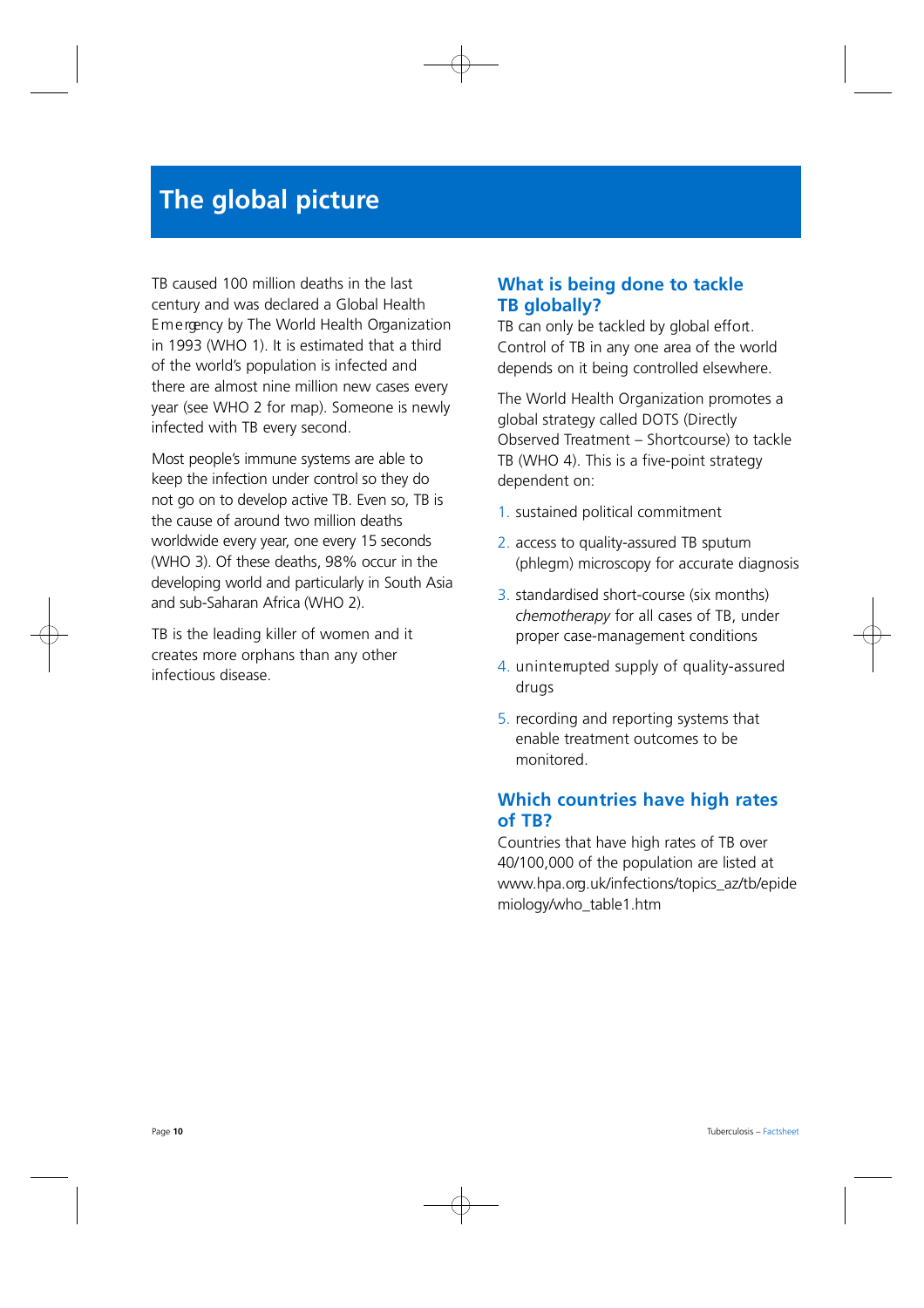# **Glossary**

antibiotics – special medicines used to treat infections that work either by killing bacteria or by stopping them multiplying

bacterium/bacteria – single cell microorganisms (germs), some of which cause disease. Others are essential for our bodies to work properly.

 $BCG -$  Bacillus Calmette-Guèrin – the vaccine that helps protect against TB, named after the two scientists who developed it. Although it does not work in all cases, it is most effective against the more severe form s of disease in children such as TB meningitis.

chemotherapy – the use of particularly strong drugs over a period of time to cure a disease – in the case of TB the drugs used are special antibiotics.

clinical isolation – people being treated in hospital for TB need to stay in a special room on their own while they are infectious so they do not infect other people.

DOTS strategy – 'Directly Observed Therapy Short course', or DOTS for short, is the name given to the World Health Organization's strategy to get TB under control worldwide. At its core is recognition of the need to supervise every patient with TB until they have completed their treatment.

 $drug-resistant TB - TB due to strains of$ *Mycobacterium tuberculosis* (the germ that causes TB) that are resistant to one of the usual TB antibiotics; different types of treatment may be needed. Multidrug-resistant (MDR) TB is resistant to several TB antibiotics and is particularly difficult to treat

haemorrhage – a discharge of blood from a blood vessel.

Mantoux skin tests – tests carried out to help diagnose TB or before immunisation to see if someone is already immune to TB and therefore does not need a BCG injection.

immune system – the body's system for fighting infectious disease.

inactive state – some bacteria can live in the body in an inactive state for many years without causing any disease (latent infection). They may later become active and cause the disease.

lymph nodes – parts of the lymph system of the body that collect lymphatic fluid, filter it and return it to the blood stream. They also contain special types of white blood cells that destroy bacteria and viruses.

*Mycobacterium tuberculosis (M Tb)* – the bacterium (germ) that causes TB.

pasteurisation – the sterilisation of milk by heating to kill the *Mycobacterium bovis*  bacteria that cause TB in cattle (bovine TB) but can also affect man.

primary disease – the first TB infection in an individual. It usually passes unnoticed, and clears up without treatment. However, some people, especially children, develop TB within months or even weeks of being exposed to the bacteria.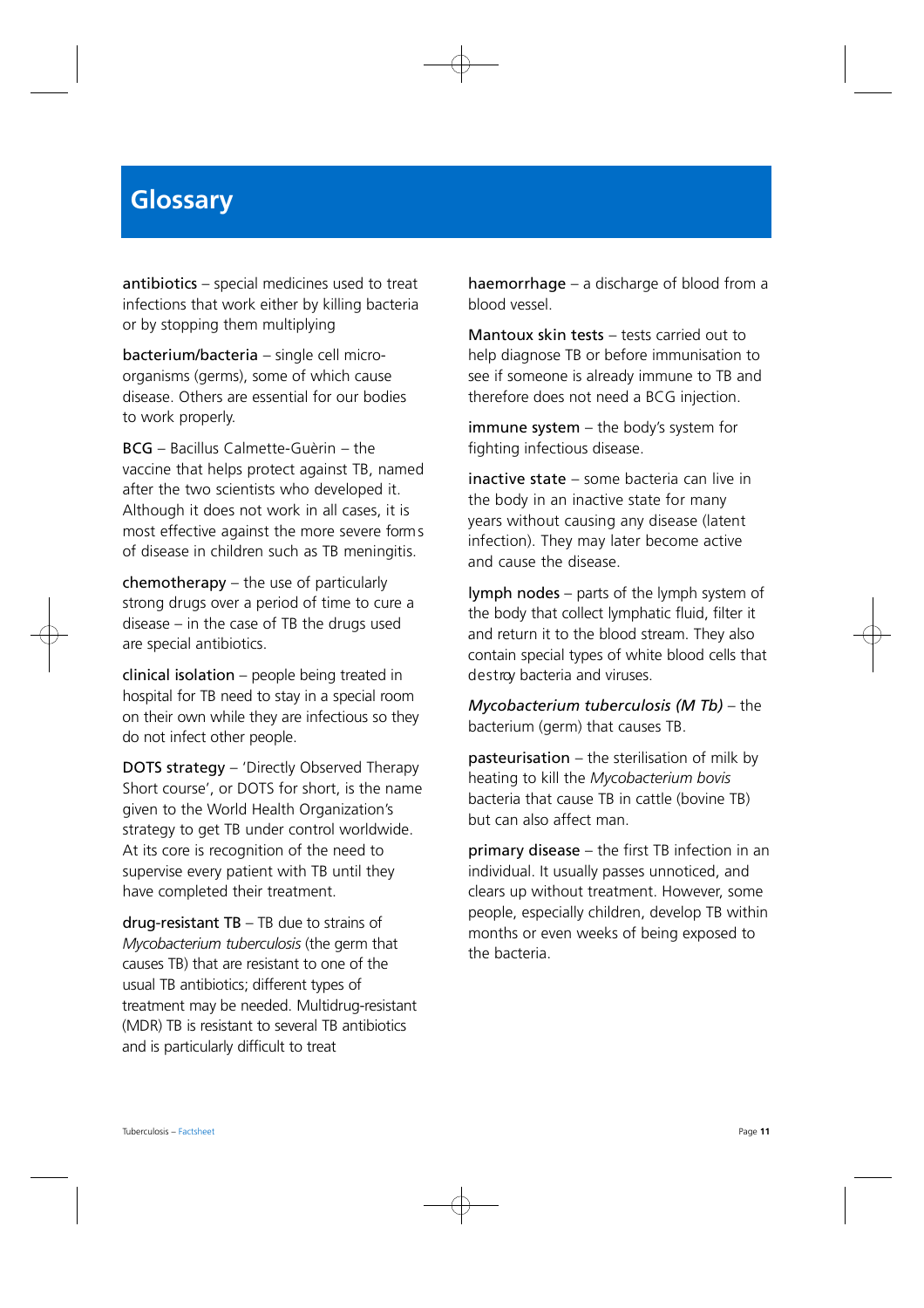pulmonary TB – TB affecting the lungs. People with pulmonary TB are infectious if the TB bacteria can be seen in their sputum (phlegm) when it is examined under a microscope.

screening – a process where people are checked to see if they are already infected with TB. This can consist of a tuberculin skin test, and/or a chest x-ray. In the future a blood test may be used.

TB meningitis  $-$  swelling of the lining of the brain caused by TB infection.

TB sputum microscopy – examining someone's sputum (spit or phlegm) under a microscope to see if they have TB infection. tuberculin – a solution of purified proteins from *M. tuberculosis* that is used in the Mantoux test. The tuberculin is injected into the arm to see if the body recognises the bacterium. A weak reaction in the form of a raised red area where the tuberculin was injected means the person may have been exposed to TB or similar germs in the past and immunisation against TB is not required. A strong reaction may mean the person has TB.

tub e raulosis (TB) – a serious, but curable, infectious disease caused by the bacterium *Mycobacterium tuberculosis. It usually* affects the lungs but can affect other parts of the body such as the lymph glands, bones and kidneys. It can also cause meningitis.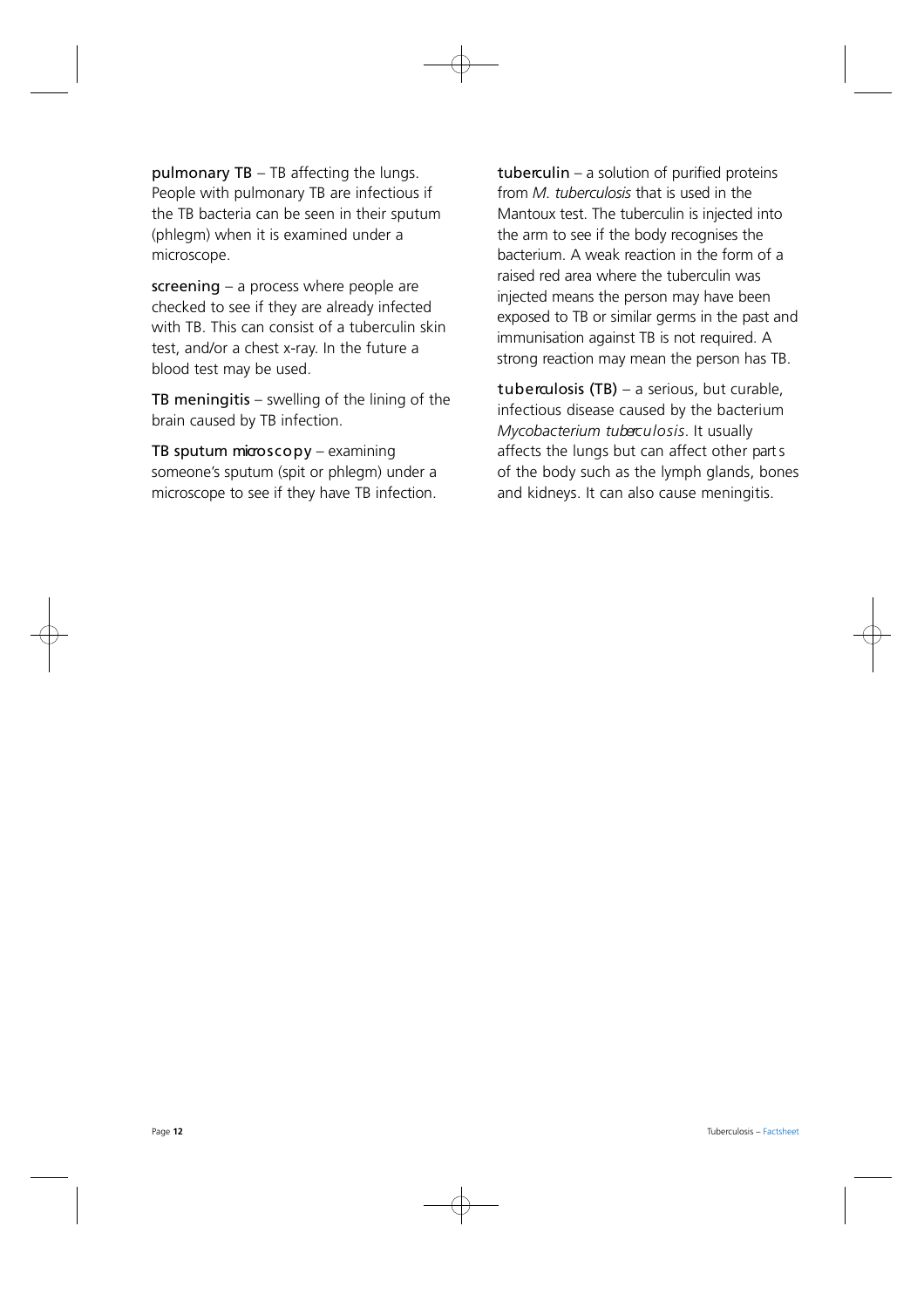# **References**

Charlton J and Murphy M (1997) *The health of adult Britain 1841-1994.* Vol 2, *Infection in England and Wales 1838-1993.*  Chapter 13. TSO.

Comstock GW (1982). Epidemiology of tuberculosis. *Am.Rev.Respir.Dis* 125:8-15.

Conaty SJ, Hayward AC, Story A, Glynn JR, Drobniewski FA and Watson JM (2004). Explaining risk factors for drugresistant tuberculosis in England and Wales: contribution of primary and secondary drug resistance. *Epidemiol Infect* 132(6):1099-108.

Department of Health (1996). *Immunisation against infectious disease.*  HMSO, London.

Department of Health (2004). Stopping tuberculosis in England. An action plan from the Chief Medical Officer.

#### Health Protection Agency (1)

http://www.hpa.org.uk/infections/topics az/tb /epidemiology/table11.htm (Source: Office for National Statistics (Notifications of Infectious Disease Deaths), Office for National Statistics mid-year population estimates).

Health Protection Agency (2)

[http://www.hpa.org.uk/infections/topics\\_az/t](http://www.hpa.org.uk/infections/topics_az/t)  b/epidemiology/figures/figure1.htm (Source: Statutory Notifications of Infectious Diseases (NOIDs))

Office for National Statistics. *Registrar General's Year Book.* ONS.

Rodrigues LC, Diwan VK and Wheeler JG (1993). Protective effect of BCG against tuberculous meningitis and miliary tuberculosis: a meta-analysis. *Int J Epidemiol* 22: 1154-8.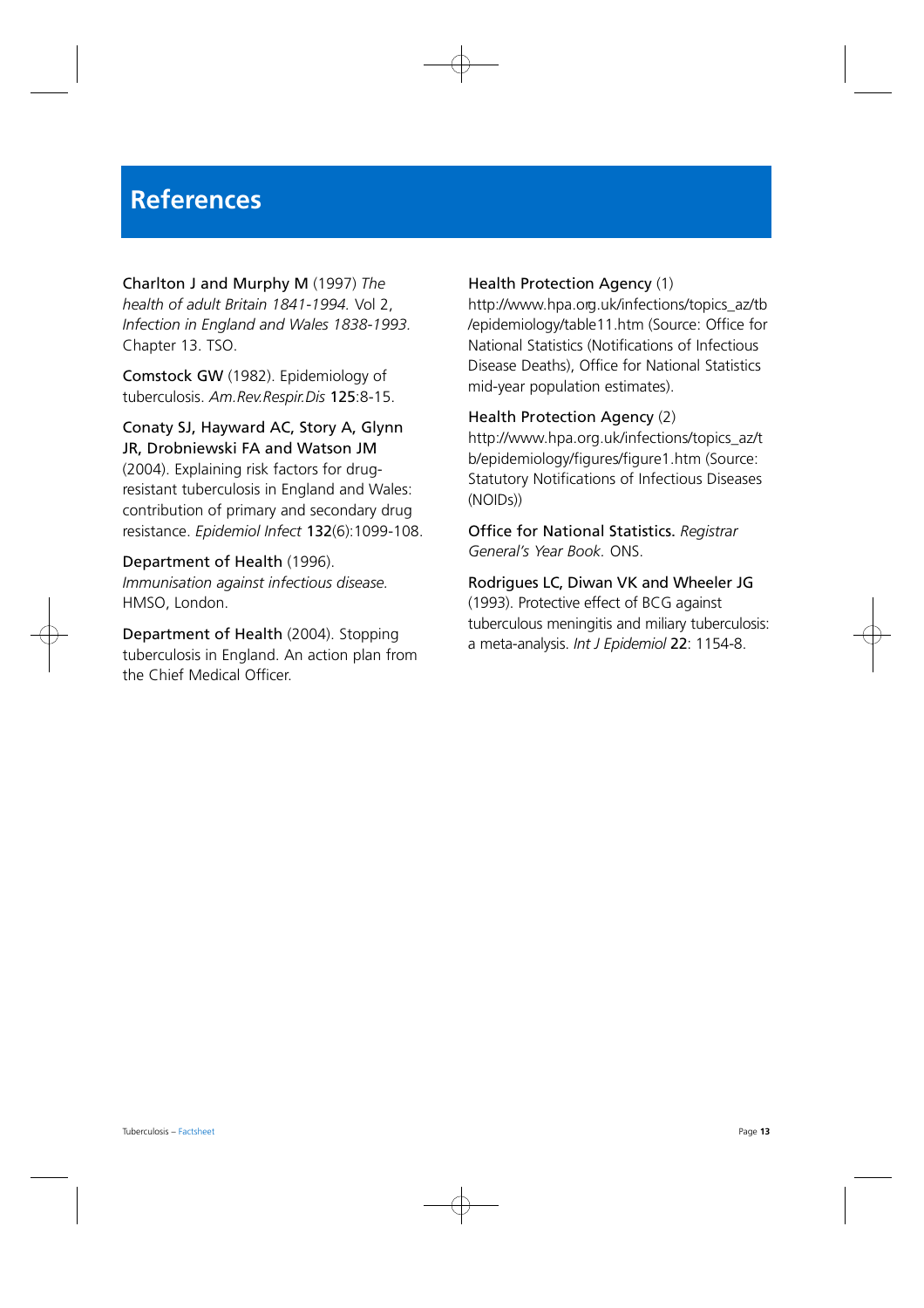#### Styblo K, Meijer J and Sutherland I

(1969). Tuberculosis surveillance research unit report no. 1: The transmission of tubercle bacilli; its trend in a human population. *Bulletin of The International Union Against Tuberculosis* 42:1-104.

#### Sutherland I, Svandova E and

Radhakrishna S (1976). Alternative models for the development of tuberculosis disease following infection with tubercle bacilli. *Bulletin of The International Union Against Tuberculosis* 51:171-9.

#### Sutherland I, Svandova E and

Radhakrishna S (1982). The development of clinical tuberculosis following infection with tubercle bacilli. 1. A theoretical model for the development of clinical tuberculosis following infection, linking from data on the risk of tuberculosis infection and the incidence of clinical tuberculosis in the Netherlands. *Tubercle* 63: 255-68.

World Health Organization (1) [http://www.who.int/archives/inf-pr](http://www.who.int/archives/inf-pr-1996/pr96-22.html) [1996/pr96-22.html.](http://www.who.int/archives/inf-pr-1996/pr96-22.html) 

World Health Organization (2) http://www.who.int/tb/publications/global\_rep ort/2005/annexes countrydata/en/index.html

# World Health Organization (3)

Tuberculosis: The worsening epidemic. <http://w3.whosea.org/tb/pdf/kit/right7.pdf>

World Health Organization (4) [http://www.who.int/tb/dots/en/](http://www.who.int/tb/dots/en)

# **For further information**

#### **Websites**

To find out more about TB you can visit:

[www.who.int](http://www.who.int) 

[www.hpa.org.uk](http://www.hpa.org.uk) 

[www.tbalert.org](http://www.tbalert.org) 

[www.dh.gov.uk](http://www.dh.gov.uk) 

[www.immunisation.nhs.uk](http://www.immunisation.nhs.uk)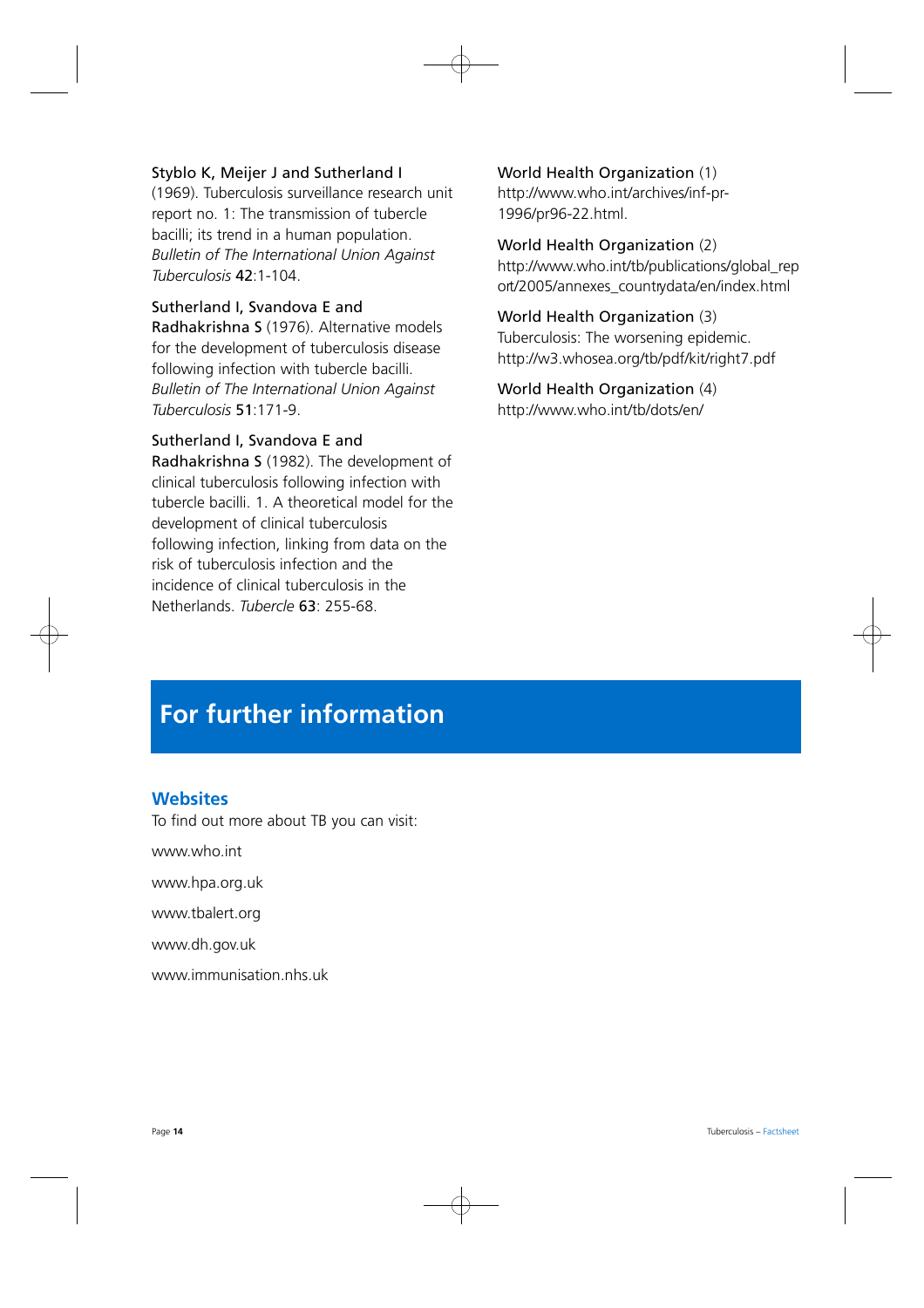#### **The symptoms, diagnosis and complications of the more common types of TB – a guide for health professionals**

| <b>Type of disease</b>                                                                                                                    | <b>Symptoms/signs</b>                                                                                                                                                                                                       | <b>Diagnosis</b>                                                                                                                                                                                                                   | <b>Complications</b>                                                                                                                                   |
|-------------------------------------------------------------------------------------------------------------------------------------------|-----------------------------------------------------------------------------------------------------------------------------------------------------------------------------------------------------------------------------|------------------------------------------------------------------------------------------------------------------------------------------------------------------------------------------------------------------------------------|--------------------------------------------------------------------------------------------------------------------------------------------------------|
| TB in general                                                                                                                             | Fever (up to 80% patients), loss of<br>appetite, weight loss, night sweats,<br>lassitude                                                                                                                                    | Tuberculin skin test (but may<br>be negative early, in<br>disseminated disease or if<br>immunocompromised)<br>Chest x-ray<br>Microscopy, culture or<br>histology of relevant<br>tissue/body fluid                                  |                                                                                                                                                        |
| Primary infection                                                                                                                         | Usually symptomless or mild illness<br>resolving spontaneously<br>Erythema nodosum                                                                                                                                          | Tuberculin skin test<br>Chest x-ray                                                                                                                                                                                                | Pressure on bronchi<br>causing cough, wheeze,<br>lung collapse<br>Caseation/rupture of<br>parabronchial or<br>paratracheal nodes                       |
| Pulmonary (lung)                                                                                                                          | Cough, sputum (usually purulent,<br>sometimes blood-streaked)<br>Aching or pleuritic chest pain                                                                                                                             | Chest x-ray (abnormal in<br>nearly all cases)<br>Sputum microscopy/culture<br>Pleural biopsy                                                                                                                                       | Pleural effusion<br>Haemorrhage from<br>the lungs<br>TB empyema or<br>discharging sinus                                                                |
| Lymph nodes,<br>e.g. neck, groin,<br>mediastinum                                                                                          | Usually painless, slowly enlarging nodes,<br>often bilateral<br>Mediastinum: cough                                                                                                                                          | Microscopy/culture of<br>aspirated pus or biopsy<br>material                                                                                                                                                                       | Abscess, rupture with<br>resulting discharging<br>sinus<br>Mediastinal nodes may<br>erode trachea, bronchi<br>or vena cava                             |
| Orthopaedic<br>(bone/joint), most<br>commonly spine<br>(Pott's disease), also<br>knee, ankle, hip,<br>any other bone or<br>multiple sites | Back pain, local tenderness, rarely<br>radicular pain, kyphosis with or without<br>paraparesis or paraplegia<br>Pain in relevant bone/joint                                                                                 | Radiology<br>Biopsy                                                                                                                                                                                                                | Psoas abscess<br>Abscess of long bones<br>extending into joints<br>Permanent damage<br>to joints                                                       |
| Abdominal                                                                                                                                 | Intestinal tract: diarrhoea, abdominal<br>pain, rapid weight loss<br>Peritoneal: chronic recurrent abdominal<br>pain, bowel irregularity, abdominal<br>swelling                                                             | Radiology<br><b>Biopsy</b><br>Peritoneal aspiration/biopsy                                                                                                                                                                         | Bowel obstruction                                                                                                                                      |
| Pericarditis ('dry'<br>or with pericardial<br>effusion)                                                                                   | Chest pain, shortness of breath,<br>pericardial rub                                                                                                                                                                         | Radiology, pericardial<br>aspiration/biopsy                                                                                                                                                                                        | Heart failure                                                                                                                                          |
| Genito-urinary<br>(kidney, ureter,<br>bladder)                                                                                            | Kidney may be symptomless for years;<br>loin pain, back ache<br>Frequency, dysuria, haematuria (usually<br>microscopic though may be frank)<br>Ureteric colic<br>Haematuria/pyuria with sterile urine on<br>routine culture | Radiology<br>Microscopy/culture of early<br>morning urine<br>Cystoscopy and biopsy                                                                                                                                                 | Cold abscess<br>Chronic renal<br>insufficiency<br>Hydronephrosis due to<br>ureteric obstruction<br>Ulceration/fibrosis and/<br>or shrinkage of bladder |
| TB meningitis<br>Tuberculoma                                                                                                              | Headache, nausea and vomiting,<br>drowsiness, irritability, behavioural<br>change, epilepsy, altered consciousness                                                                                                          | Radiology<br>Microscopy/culture of CSF                                                                                                                                                                                             | Permanent neurological<br>deficit                                                                                                                      |
| Disseminated<br>(miliary)                                                                                                                 | Dry cough, breathlessness<br>Choroidal tubercles                                                                                                                                                                            | Chest x-ray (but may be<br>normal)<br>Microscopy/culture of sputum,<br>urine, blood, pleural fluid etc<br>Microscopy/culture/histology<br>of biopsy material, e.g. liver,<br>lymph node, bone marrow,<br>bronchoscopic lung biopsy | Pleural effusion(s)<br>Organ failure, death                                                                                                            |
| Skin (lupus<br>vulgaris)                                                                                                                  | Ulcerating granulomas of the skin,<br>usually face                                                                                                                                                                          | Microscopy/culture of<br>discharge or biopsy material                                                                                                                                                                              |                                                                                                                                                        |
| Larynx                                                                                                                                    | Hoarseness of voice<br>Pain<br>Dysphagia                                                                                                                                                                                    | Sputum microscopy<br>Laryngoscopy/biopsy                                                                                                                                                                                           | Usually associated with<br>advanced pulmonary TB                                                                                                       |